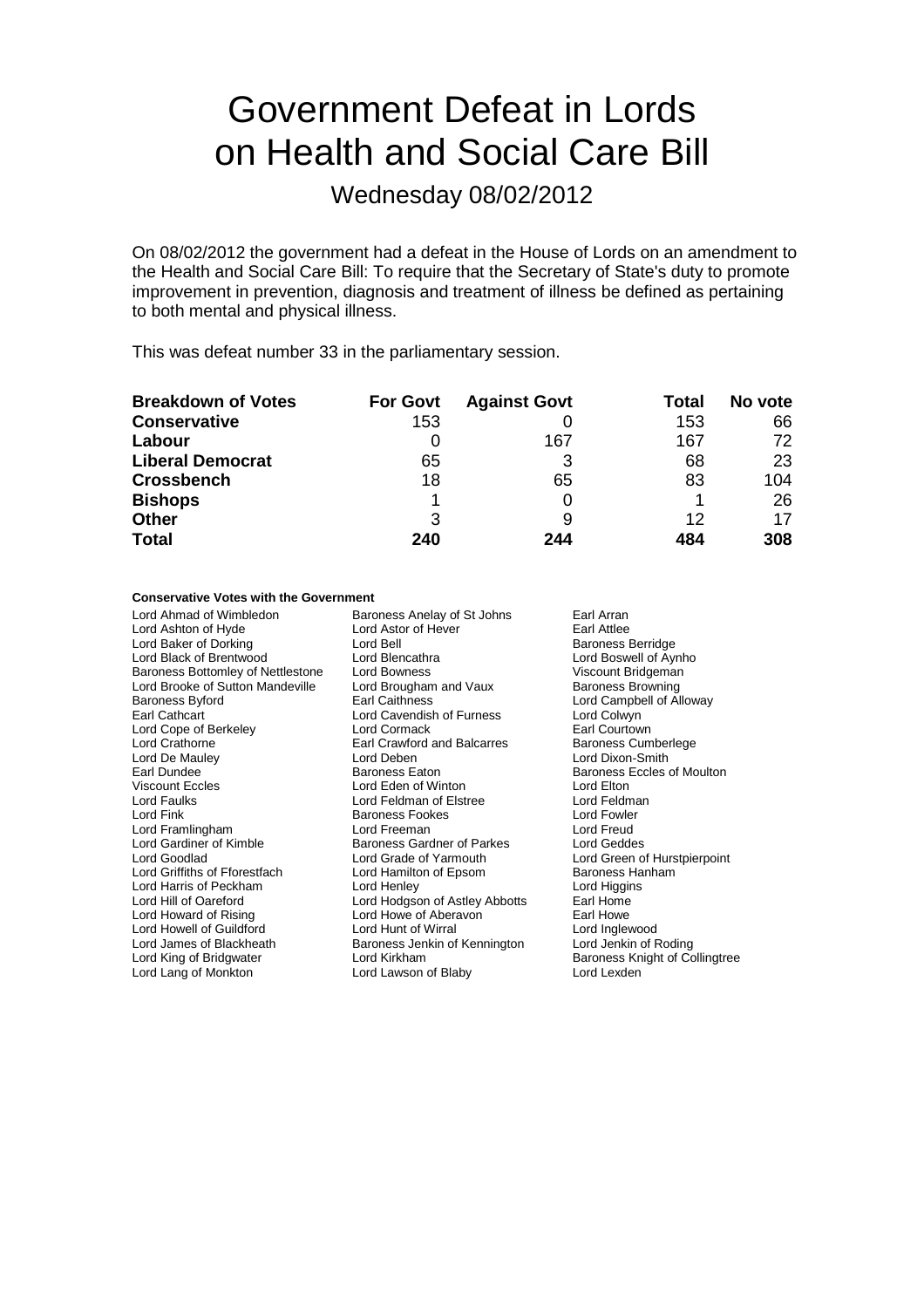Marquess of Lothian **Example 2018** Lord Lucas<br>Lord Lvell Lord Macfarlane of Bearsden Lord Magan of Castletown Lord Mancroft<br>Lord Marlesford Lord Mawhinney Baroness Morris of Bolton Lord Moynihan<br>Baroness Noakes Lord Northbrook Lord Patten **Baroness Perry of Southwark**<br>
Lord Popat **Baroness Rawlings** Lord Taylor of Holbeach Lord Trefg<br>
Lord Trimble Viscount True Lord Tugendhat Viscount Ullswater Baroness Viscount Ullswater Baroness Viscount Ullswater Baroness V<br>
Lord Viscount Baroness Vermann Baroness Vermann Baroness Vermann Baroness Vermann Baroness Vermann Baroness V

Earl Lindsay **Carl Lingfield** Earl Liverpool Lord Lingfield Earl Liverpool Marquess of Lothian Cord Luke Lord Luke Lord Macfarlane of Bearsden Lord MacGregor of Pulham Market<br>
Lord Maneroft Lord Maples Lord Mariesford Corress Lord Mawhinney Corress Lord Mayhew of Twysden<br>Lord McColl of Dulwich Corress Miller of Hendon Corress Duke of Montrose Exaroness Miller of Hendon Duke of Montrose<br>
Lord Moynihan Duke Baroness Neville-Jones Baroness Noakes **Lord Northbrook** Lord Norton of Louth Baroness O'Cathain **Baroness O'Cathain** Baroness Oppenheim-Barnes Lord Palumbo Baroness O'Cathain **Baroness O'Cathain** Baroness Oppenheim-Barnes Lord Palumbor Lord Palumbor Charnes Baroness Perry of Southwark Lord Plumbor Lord Plumbor Charness Perry of Southwark Lord Popat Corporation Corporation Baroness Rawlings Corporation Corporation Baroness Rawlings Corporation Corporation Corporation Corporation Corporation Corporation Corporation Corporation Corporation Corporation Corpora Lord Ribeiro Lord Risby Lord Saatchi Lord Sanderson of Bowden Lord Sassoon and Baroness Seccombe<br>
Lord Selborne **Lord Selset Lord Selset Consumers**<br>
Lord Selset Lord Selset Lord Selset Lord Selset Lord Selset Lord Selset Lord Selset Lord Selset Lord Selset Lo Lord Selkirk of Douglas<br>
Baroness Sharples<br>
Lord Shaw of Northstead Baroness Shackleton of Belgravia Baroness Sharples **Baroness Sharples Lord Shaw of Northstead Corpor**<br>Lord Sheikh Baroness Shephard of Northwold Earl Shrewsbury Lord Sheikh **Baroness Shephard of Northwold** Earl Shrews<br>
Lord Skelmersdale **Baroness Shephard of Northwold** Earl Shrews Lord Skelmersdale Lord Soulsby of Swaffham Prior Lord Spicer Lord Sterling of Plaistow Lord Stewart<br>Lord Strathclyde Lord Stwinfen Baroness Stowell of Beeston Lord Strathclyde Cord Cord Swinfen<br>
Lord Taylor of Holbeach Lord Trefgarne Cord Cord Cord Cord Trenchard Lord True Lord Trumpington<br>
Viscount Ullswater Lord Trumpington<br>
Baroness Verma Lord Vinson Lord Wakeham Baroness Warsi Lord Wasserman Lord Wei Cord Wei Baroness Wheatcroft<br>
Baroness Wilcox Lord Young of Graffham Ciscount Younger of L

Viscount Younger of Leckie

### **Conservative Votes against the Government**

#### **Labour Votes with the Government -**

**-**

### **Labour Votes against the Government**

Baroness Andrews **Lord Bach** Lord Bach Lord Bassam of Brighton<br>
Lord Berkeley **Baroness Billingham** Lord Bilston<br>
Lord Bilston Baroness Blackstone<br>
Lord Boyd of Duncansby<br>
Lord Bragg Lord Boyd of Duncansby **Lord Bragg and Alverthorpe**<br>
Lord Brookman **Lord Brooks of Tremorfa** Lord Browne Lord Brooke of Alverthorpe Lord Brookman **Lord Brooks of Tremorfa** Cord Brooks of Tremorfa<br>
Lord Campbell-Savours **Lord Clarke of Hampstead** Lord Clinton-Davis Lord Campbell-Savours Lord Clarke of Hampstead<br>
Lord Collins of Highbury Baroness Corston Lord Collins of Highbury **Baroness Corston Collins Corporation** Lord Cunningham of Felling<br>
Lord Davies of Corporation Lord Davies of Cunningham Lord Davies of Oldham Lord Davies of Coity Baroness Donaghy Lord Donoughue Baroness Drake Lord Dubs<br>
Lord Evans of Temple Guiting<br>
Lord Evans of Temple Guiting<br>
Lord Evans of Parkside Lord Faulkner of Worcester Lord Filkin Lord Foulkes of Cumnock Lord Giddens **Communist Communist Communist Communist Communist Communist Communist Communist Communist Communist Communist Communist Communist Communist Communist Communist Communist Communist Communist Communist Communis** Lord Gordon of Strathblane Baroness Gould of Potternewton<br>Lord Greenfell Lord Grocott Lord Harris of Haringey **Lord Harrison**<br>
Lord Hattersley **Lord Haworth** Baroness Healy of Primrose Hill Baroness Henig Baroness Heniton of Eggardon<br>
Baroness Hollis of Heigham Lord Howarth of Newport Lord Hollick **Baroness Hollis of Heigham**<br>
Lord Howie of Troon **Access Hollis Contract Access** Lord Hughes of Woodside Lord Hunt of Kings Heath Lord Hunt of Chesterton Lord Irvine<br>
Lord Janner of Braunstone Baroness Jay of Paddington Lord Joffe

Baroness Adams of Craigielea Lord Ahmed Lord Anderson of Swansea Exaroness Billingham Lord Bilston<br>
Lord Boateng Lord Borrie Lord Davies of Stamford Lord Davies of Stamford Lord Davies of Oldham Lord Dixon Lord Grocott **Viscount Hanworth**<br>
Lord Harrison **Viscount Lord Hankovich**<br>
Lord Hart of Chilton Lord Hughes of Woodside<br>
Lord Hunt of Chesterton<br>
Lord Irvine of Lairg Baroness Jay of Paddington

Lord Evans of Temple Guiting Lord Evans of Parkside Baroness Farrington of Ribbleton<br>
Lord Evans Lord Filkin Lord Filkin Lord Evans Lord Foulkes of Cumnock Baroness Gale **Communist Constructs Care Constructs Constructs** Baroness Gibson of Market Rasen<br>
Baroness Golding<br>
Lord Giddens Lord Hattersley<br>
Baroness Healy of Primrose Hill Baroness Henig<br>
Baroness Healy of Primrose Hill Baroness Henig<br>
Baroness Hilton of Eggardon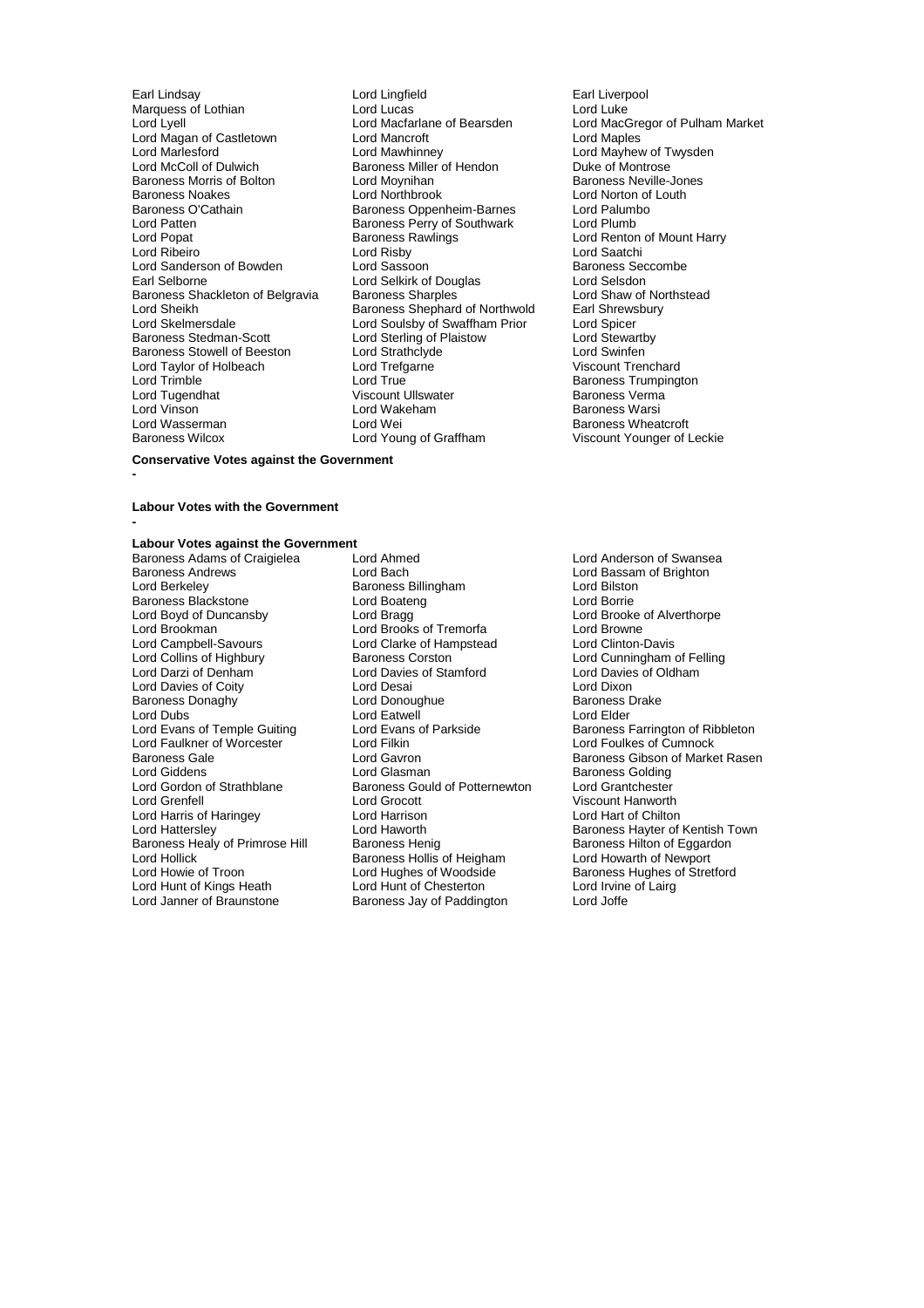Baroness Liddell of Coatdyke Lord Liddle<br>
Baroness Lister of Burtersett Lord Lympne Baroness Scotland of Asthal Lord Sewel<br>
Baroness Sherlock Consult Sheldon Consult Simon Lord Tomlinson<br>
Lord Tunnicliffe 
Lord Tunnberg<br>
Lord Tunnberg Lord West of Spithead Baroness Wheeler Baroness Wheeler Baroness Wikins Lord Wills<br>
Baroness Worthington<br>
Lord Young of Norwoo

Lord Jones **Baroness Jones of Whitchurch** Lord Judd<br>
Lord Kennedy of Southwark Lord King of West Bromwich Baroness King of Bow Lord Kennedy of Southwark Lord King of West Bromwich Baroness King of West Bromwich Baroness King of West Brom<br>Lord King and Baroness Kinnock of Holyhead Lord Kirkhill Lord Kinnock Baroness Kinnock of Holyhead Lord Kirkhill Lord Knight of Weymouth Lord Lea of Crondall Lord Leitch<br>
Baroness Liddell of Coatdyke Lord Liddle Lord Linsey Baroness Lister of Burtersett Lord Lympne Lord Lord Macdonald of Tradeston<br>
Lord Mackenzie of Framwellgate Baroness Mallalieu Baroness Massey of Darwen Lord Mackenzie of Framwellgate Baroness Mallalieu Baroness Massey of Darwen<br>Lord Mackenzie of Framwellgate Baroness Mallalieu Baroness Massey of Darwen Lord Maxton Lord McAvoy Lord McAvoy Lord McConnell of Glenscorrodale<br>
Baroness McDonagh Lord McFall of Alcluith Baroness McIntosh of Hudnall Lord McFall of Alcluith Baroness McIntosh of Hudnall<br>
Lord Monks<br>
Lord Moonie Lord McKenzie of Luton **Lord Monks** Lord Monte Lord Moonie<br>
Lord Morgan **Constant Constant Constant Corporation**<br>
Lord Morris of Handsworth **Example Baroness Morgan of Huyton Lord Morris c**<br>
Lord Morris of Manchester
Lord Myners Lord Morris of Aberavon Lord Morris of Manchester Lord Myners Lord O'Neill of Clackmannan Lord Parekh<br>Lord Pendry Baroness Pitkeathley Lord Patel of Blackburn Lord Pendry Cord Pendry Baroness Pitkeath<br>
Lord Ponsonby of Shulbrede Baroness Prosser Lord Plant of Highfield **Lord Ponsonby of Shulbrede** Baroness Providence Baroness Providence Baroness Quin<br>
Lord Puttnam Baroness Quin Baroness Quin **Baroness Quin Lord Radice**<br> **Lord Rea** Lord Reid of Cardowan Baroness Ramsay of Cartvale Lord Rea Lord Rea Lord Reid of Cardowan<br>Baroness Rendell of Babergh Lord Richard Lord Robertson of Port Ellen Baroness Rendell of Babergh Lord Richard<br>
Lord Rowlands Cord Roberts Baroness Royall of Blaisdon Lord Sawyer Baroness Royall of Blaisdon **Lord Sawyer**<br>
Lord Sewel **Lord Sheldon** Baroness Smith of Basildon Lord Snape Lord Soley<br>
Lord Stevenson of Balmacara Baroness Symons of Vernham Dean Lord Taylor of Blackburn Externess Symons of Vernham Dean Lord Taylor of Black<br>Lord Temple-Morris Baroness Thornton Baroness Taylor of Bolton Lord Temple-Morris **Baroness Thornton Correspondent Correspondent Correspondent Corre**<br>Correspondent Lord Toubig Lord Tunnicliffe Lord Turnberg Communication Camden<br>
Baroness Wall of New Barnet Lord Warner Communication Communication Communication Communication Communication Lord Warner The Raroness Warwick of Undercliffe<br>Baroness Wheeler **Baroness Whitaker** Lord Whitty **Communist Communist Communist Communist Communist Communist Communist Communist Communist Communist Communist Communist Communist Communist Communist Communist Communist Communist Communist Communist Communist** Lord Young of Norwood Green

### **Liberal Democrat Votes with the Government**

Lord Ashdown of Norton-sub-Hamdon Baroness Benjamin Lord Bradshaw Lord Burnett Lord Clement-Jones Baroness Falkner of Margravine Baroness Gard<br>Earl Glasgow **England Lord Goodhart** Baroness Harris of Richmond<br>
Baroness Jolly<br>
Lord Jones of Cheltenham Baroness Jolly **Lord Lord Jones of Cheltenham** Lord Kirkwood of Kirkhope<br>
Baroness Kramer **Lord Lexe of Trafford** Lord Lester of Herne Hill Baroness Linklater of Butterstone Lord Loomba<br>
Lord Maclennan of Rogart<br>
Lord Methuen<br>
Lord Methuen<br>
Lord Methuen Baroness Maddock Lord McNally<br>Baroness Miller of Chilthorne Domer Lord Newby Baroness Miller of Chilthorne Domer Lord Newby<br>Baroness Northover Baroness Nothover Lord Palmer of Childs Hill Baroness Parminter Lord Phillips of Sudbury **Baroness Randerson**<br>
Lord Redesdale **Lord Roberts of Llandudno** Baroness Scott of Needham Market Lord Sharkey Cord Sharkey Lord Shipley<br>
Lord Shutt of Greetland Lord Smith of Clifton Lord Steel of Alkwood Lord Shutt of Greetland Lord Stoneham of Droxford Lord Storey Lord Taverne Lord Teverson **Lord Thomas of Gresford** Baroness Thomas of Winchester<br>
Lord Tope **Baroness Lord Tord Tord Cord Tord Tord Cord Tyler**<br>
Lord Tyler Lord Wallace of Tankerness Lord Watson of Richmond Lord Willis of Knaresborough

Baroness Doocey Lord Dykes<br>
Baroness Garden of Frognal Lord German Lord Goodhart **Earl Goodhart** Baroness Hamwee<br>
Lord Hussain Baroness Hussein-Ece **Faroness Palmer of Childs Hill Baroness Parminter Baroness Parminter Childs Hill Baroness Parminter Childs Parminter Parminter Parminter Parminter Parminter Parminter Parminter Parminter Parminter Parminter Parminter Parm** Lord Tordoff<br>
Lord Wallace of Saltaire<br>
Baroness Walmsley

Lord Smith of Leigh

Lord Allan of Hallam<br>Baroness Bonham-Carter of Yarnbury Lord Lester of Herne Hill Lord Roberts of Llandudno<br>
Lord Sharkey<br>
Lord Shipley